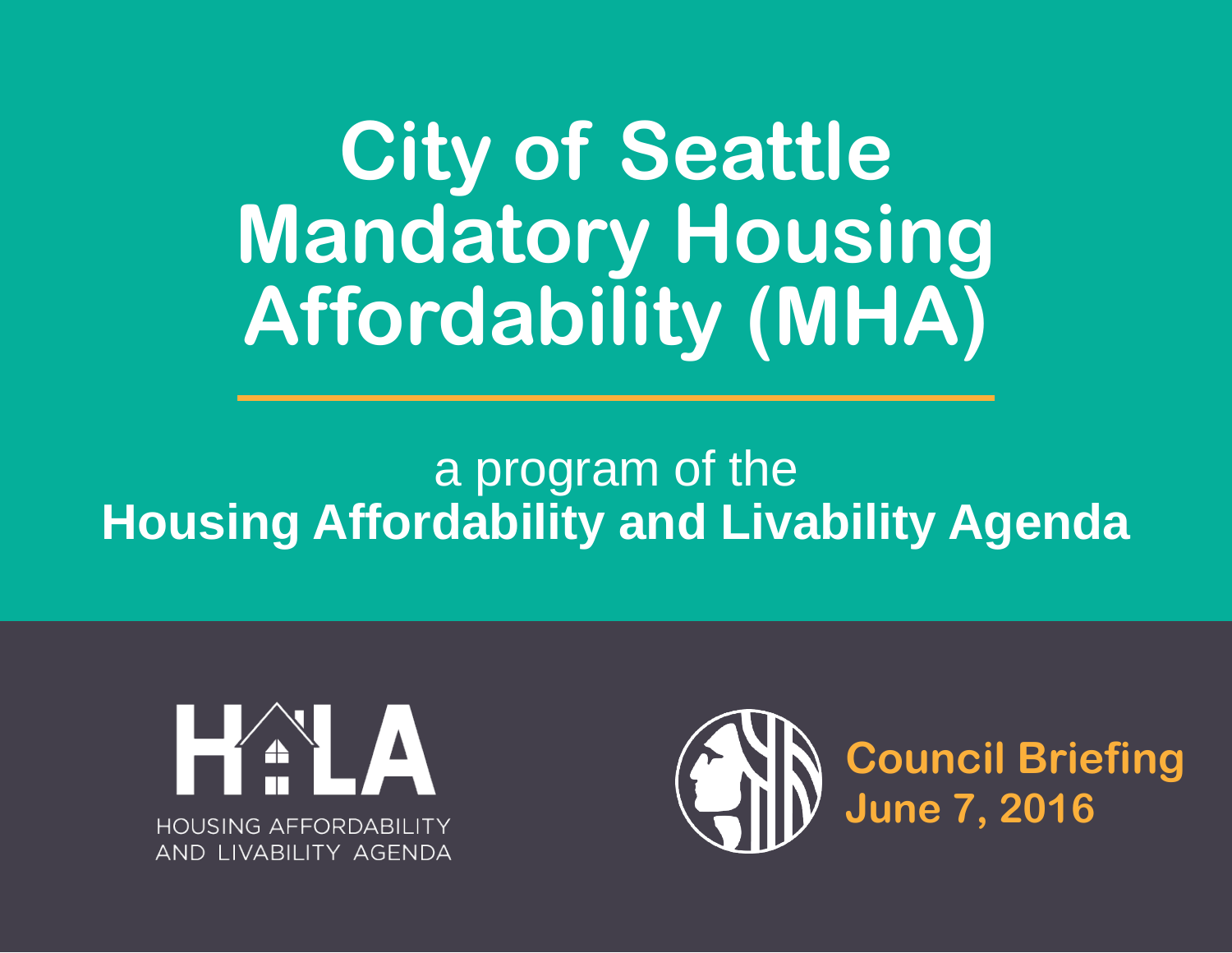## **MHA implementation steps**



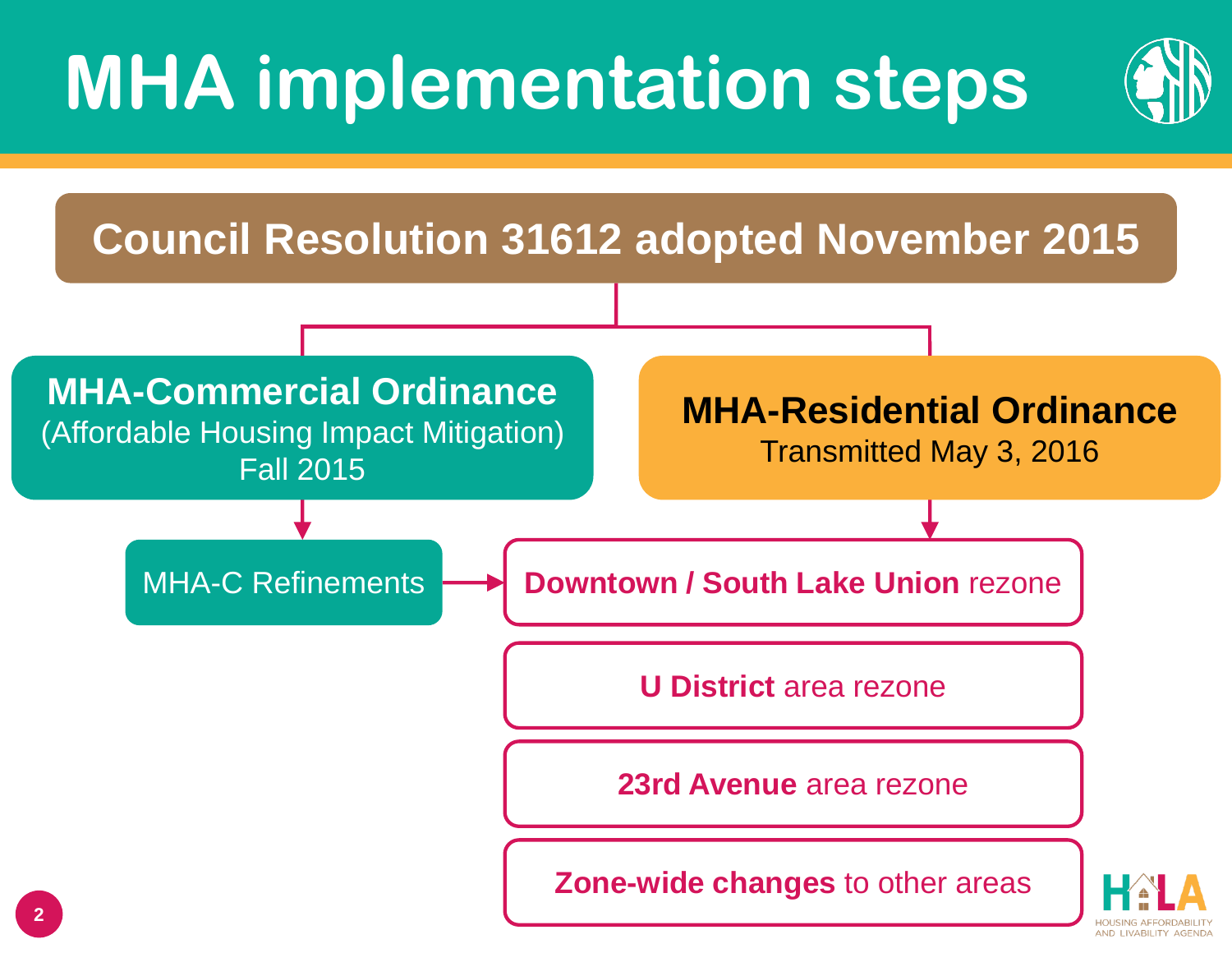# **MHA and The Grand Bargain**

- A negotiated agreement aimed at balancing many goals and principles discussed by the HALA Advisory Committee, including:
	- ‒ the critical need for affordable housing
	- ‒ the importance of additional housing supply in limiting future increases in housing cost
	- ‒ integration with existing voluntary incentive zoning
	- ‒ Seattle's Comprehensive Plan goals and growth management objectives
	- ‒ creation of a stable and predictable program
- A commitment to create a program that produces at least 6,000 housing units housing affordable to households with incomes up to 60% of area median income (AMI).
- Links MHA affordability requirements to additional development capacity in commercial and multifamily zones.
- Establishes approach to setting payment and performance requirements

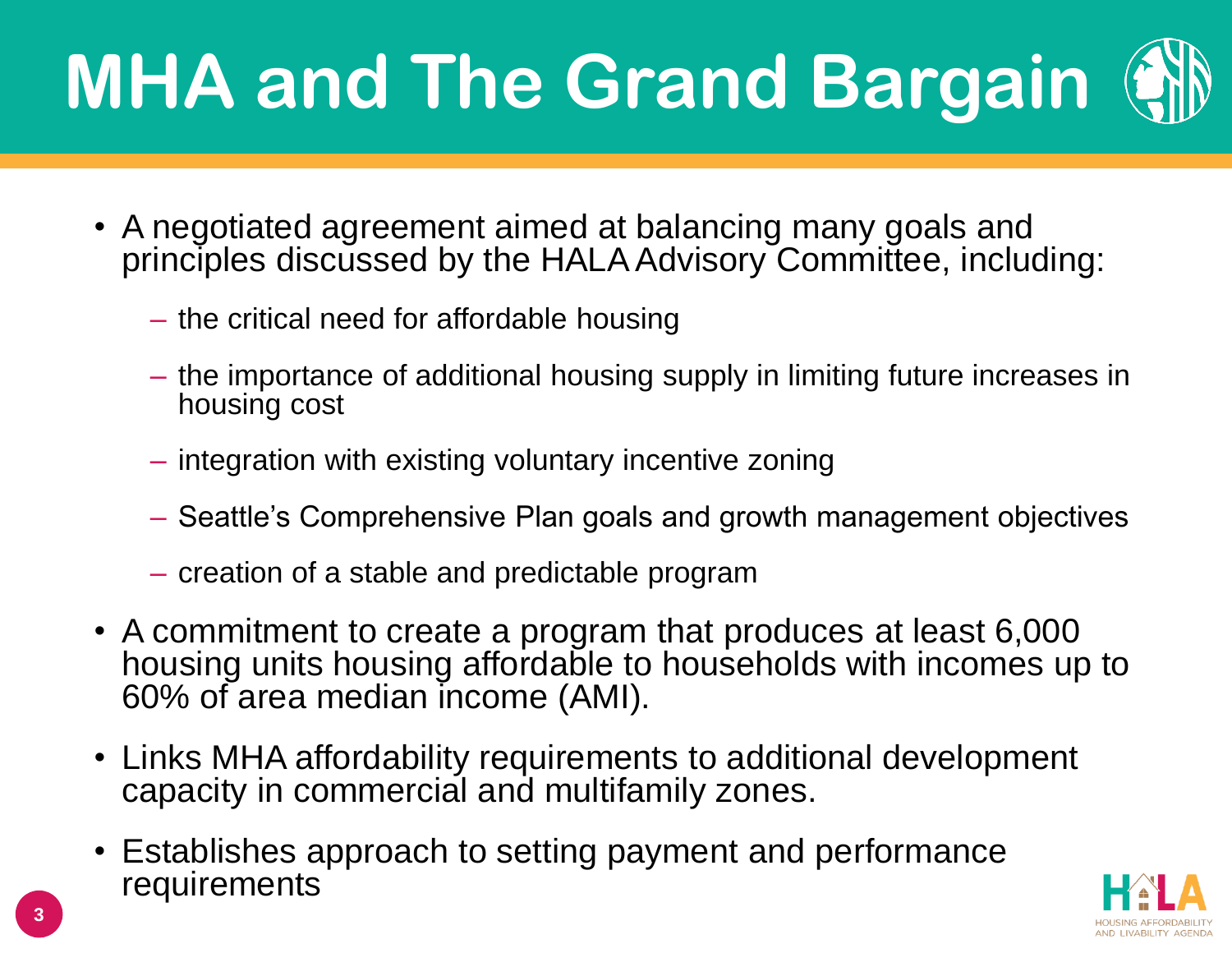## **Best practices for program development**



## **According to the Center for Housing Policy and the National Housing Conference…**

The most effective and productive inclusionary housing programs:

- ‒ Are located in strong housing markets
- ‒ Include mandatory requirements
- ‒ Include incentives that offset the cost to developers.
- ‒ Are predictable with clear guidelines
- ‒ Allow a choice between onsite performance and a cash contribution

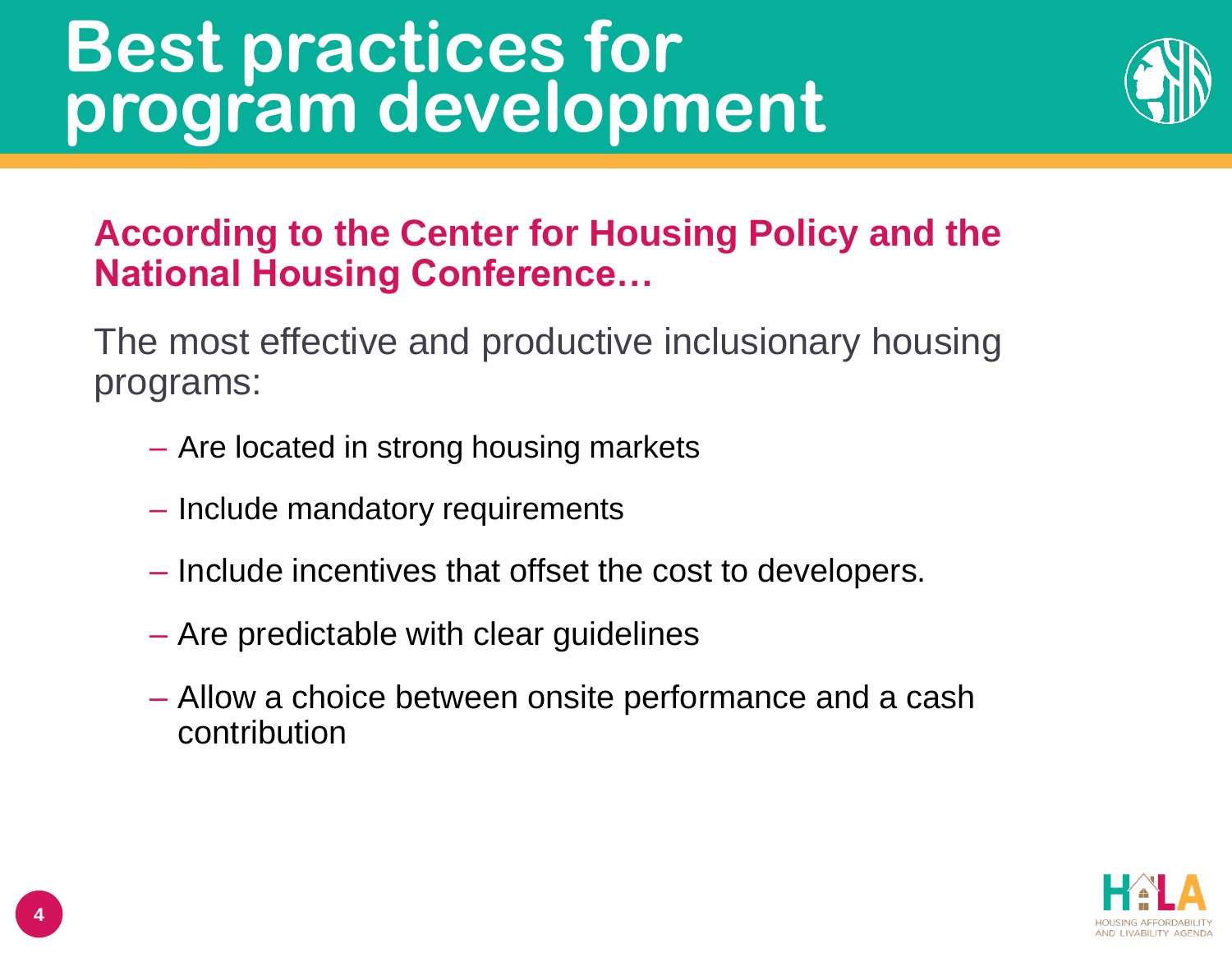# **MHA-R framework legislation**

#### **Enabling legislation to create MHA program**

• Does not include payment/performance requirements, added when development capacity is increased

### **Intent for implementation**

- Implement principles from Resolution 31612 and Grand Bargain agreement
- Apply program to all future increases in development capacity
- Adjust requirements during implementation to maintain 6,000-unit goal
- Consider future changes based on recommendations of a Technical Advisory Committee if:
	- ‒ program fails to perform
	- ‒ significant positive or negative changes in real estate market occur
	- ‒ adjusting payment-performance relationship is necessary to achieve balance of outcomes

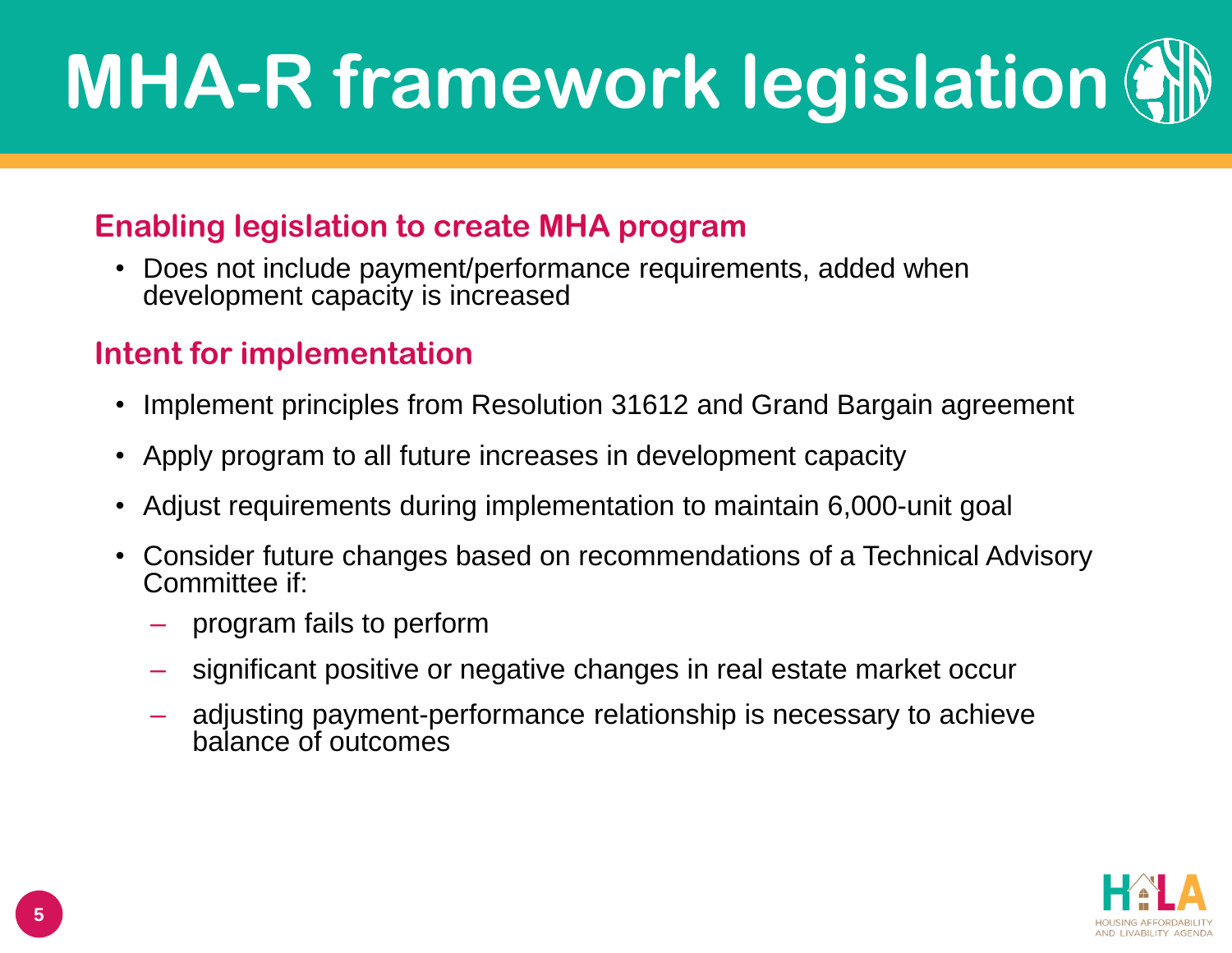# **MHA-R framework legislation**

#### **Applies when new residential units are built or created**

- Dwelling units, live-work units, or congregate sleeping rooms, not ADU/DADU
- No minimum threshold
- Does not apply to subsidized affordable housing projects

### **Relationship to Incentive Zoning (IZ)**

- Fulfilling MHA satisfies the IZ affordable housing requirement
- Non-housing benefits (e.g., open space, child care, TDR) unchanged

#### **Choice of payment or performance**

• Specific payment and performance amounts added when capacity is increased

#### **Modifications to payment/performance amounts**

- Rezone legislation to include modification of development standards in limited cases to allow use of MHA development capacity. If MHA capacity is still unusable, applicant may request a reduced payment/performance amount.
- Developer may request modification based on economic impact severe enough that a property owner's constitutional rights at risk

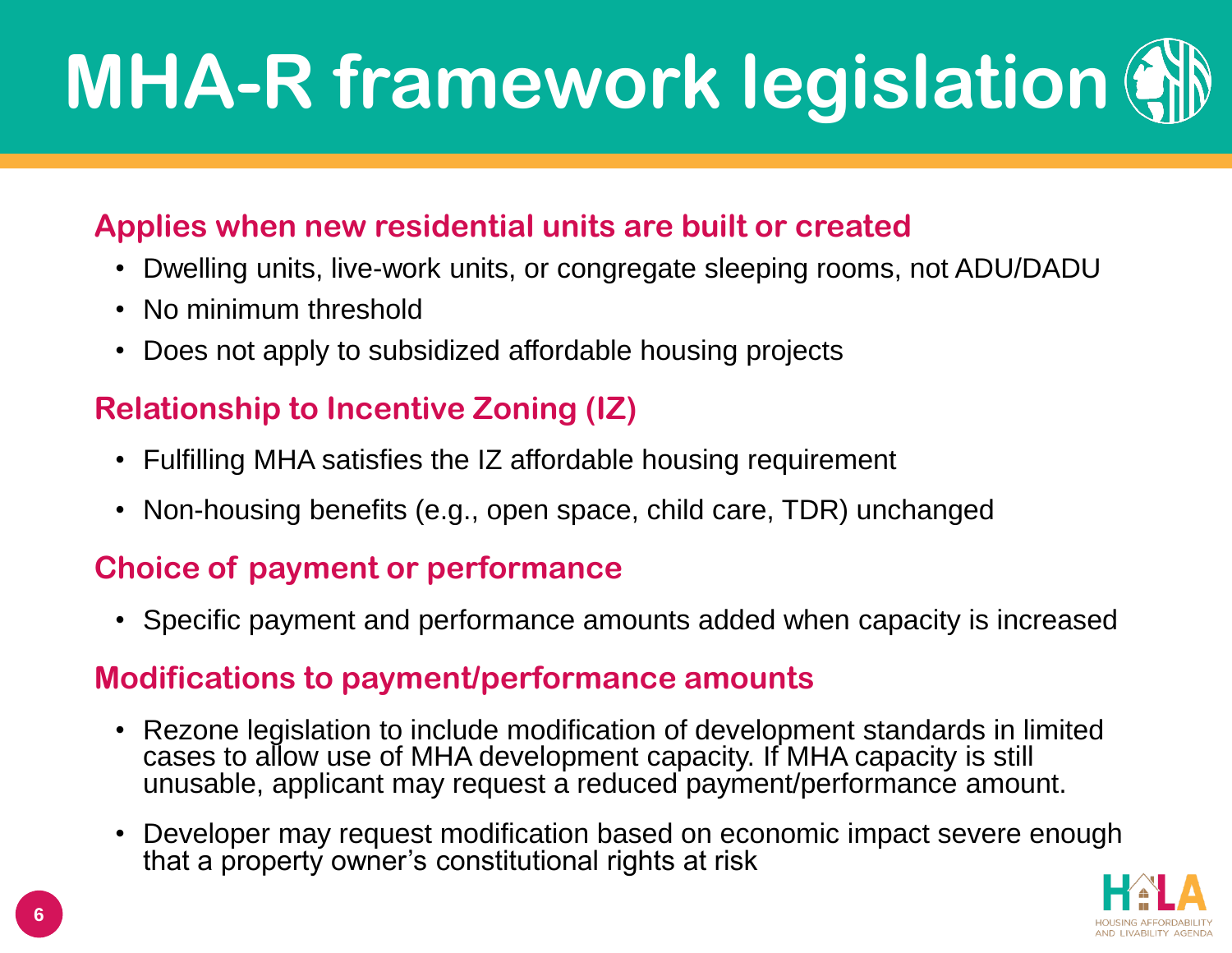## **MHA-R performance option**



### **On-site performance for rental and homeownership**

|           | <b>Affordability</b>                                                   |  |  |
|-----------|------------------------------------------------------------------------|--|--|
| Rental    | $\leq 60\%$ AMI (40% for units under 400 sq. ft.)                      |  |  |
|           | Initial sale price $\leq 65\%$ AMI                                     |  |  |
| Ownership | Future sales $\leq 80\%$ AMI                                           |  |  |
|           | Allows designation of stewardship entity (like a community land trust) |  |  |

### **Calculated as percentage of total units**

| $\frac{1}{2}$ # of units | <b>How to adjust fractional units</b>                                         |  |  |
|--------------------------|-------------------------------------------------------------------------------|--|--|
| $\leq$ 2                 | Round to 2 units or provide 1 three-bedroom<br>Incentivizes family-size units |  |  |
| 2 or more                | Round up to next whole unit or convert fractional unit to payment             |  |  |

- **No overlap:** cannot double count same units for MFTE and MHA
- **Affordability duration:** 50 years from date of final certificate of occupancy

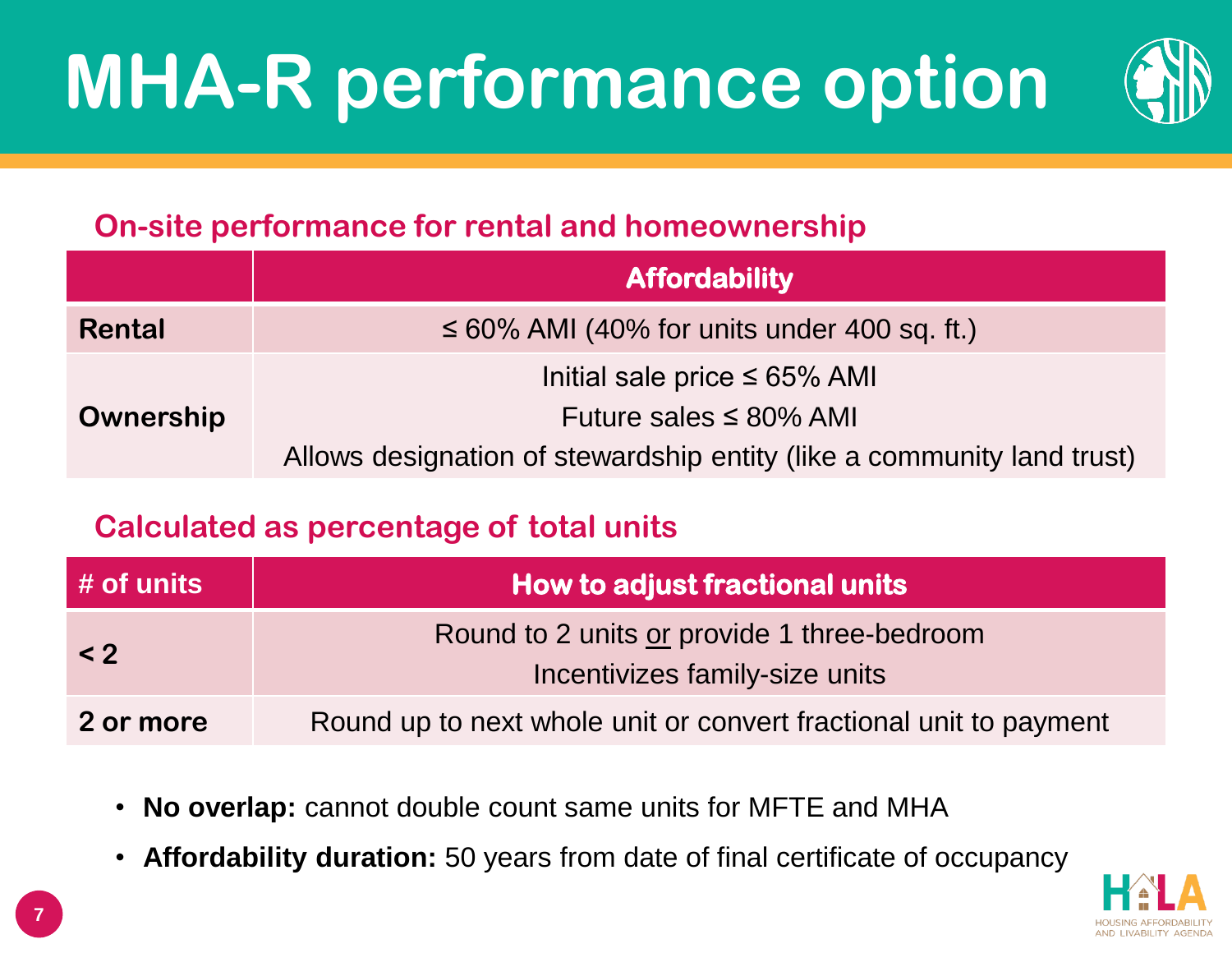## **MHA-R performance option**



### **Ongoing compliance monitoring for performance units**

- Compliance modeled on recent revisions to MFTE program: requirements on fees, income certification
- Annual certification and reporting requirement submitted to OH
- Enforcement through existing authority in Land Use Code
- Compliance fees: \$150 per unit, \$600 per ownership unit for stewardship

### **Affirmative marketing**

• Owners providing affordable housing must affirmatively market affordable units

### **Demolition or change of use**

- Owner must pay a fee in lieu of continuing affordability, not to exceed 30 months of affordability
- New building or use subject to new MHA requirements

### **Condo conversion**

• Owner may convert upon payment of a fee in lieu of continuing affordability

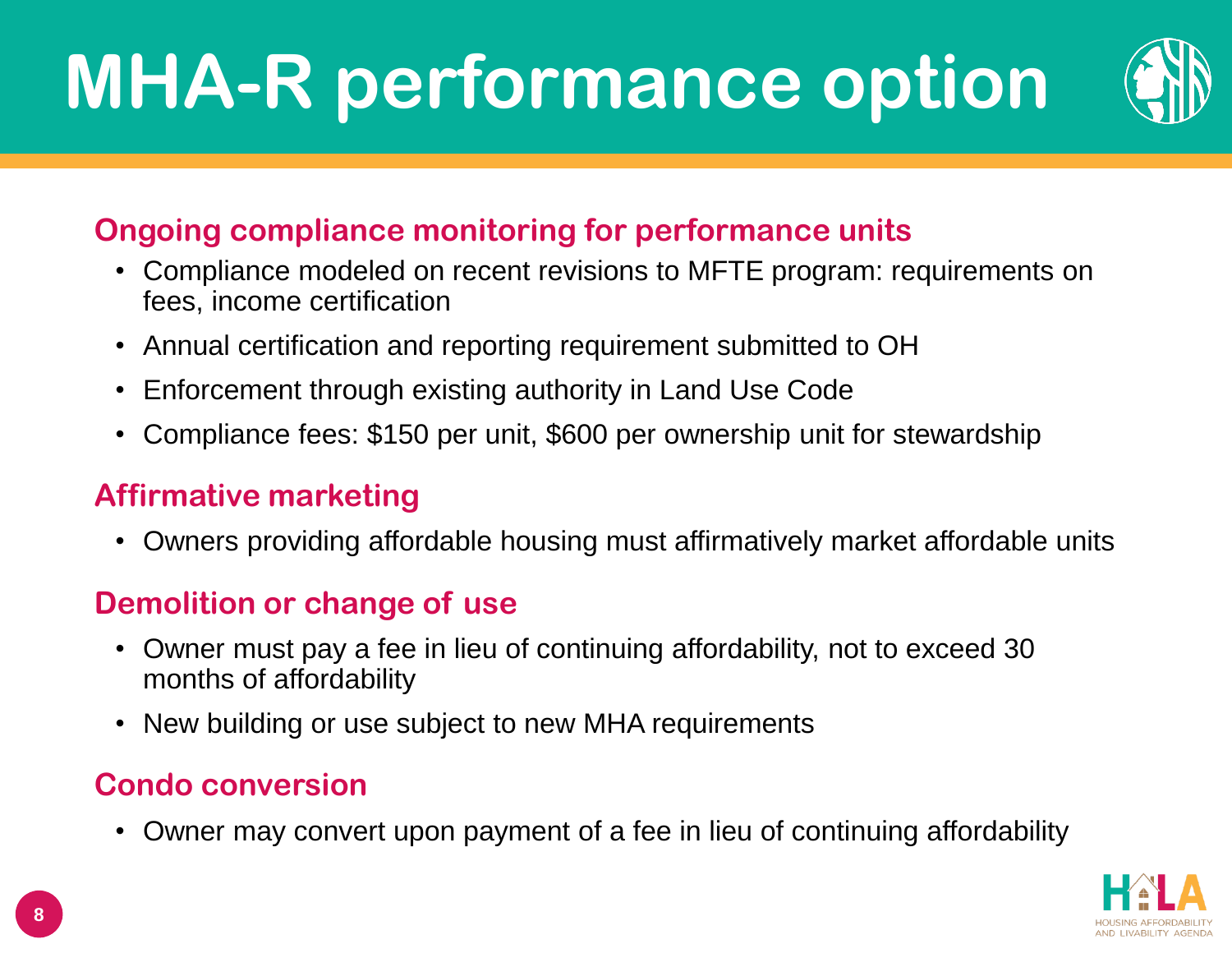# **City's record of investments**

- Affordable housing located in neighborhoods throughout Seattle
- Promotes fair housing choice & opportunity
- Supports City strategies to promote growth near transit and in urban centers and villages
- Significant investments in areas with high risk of displacement

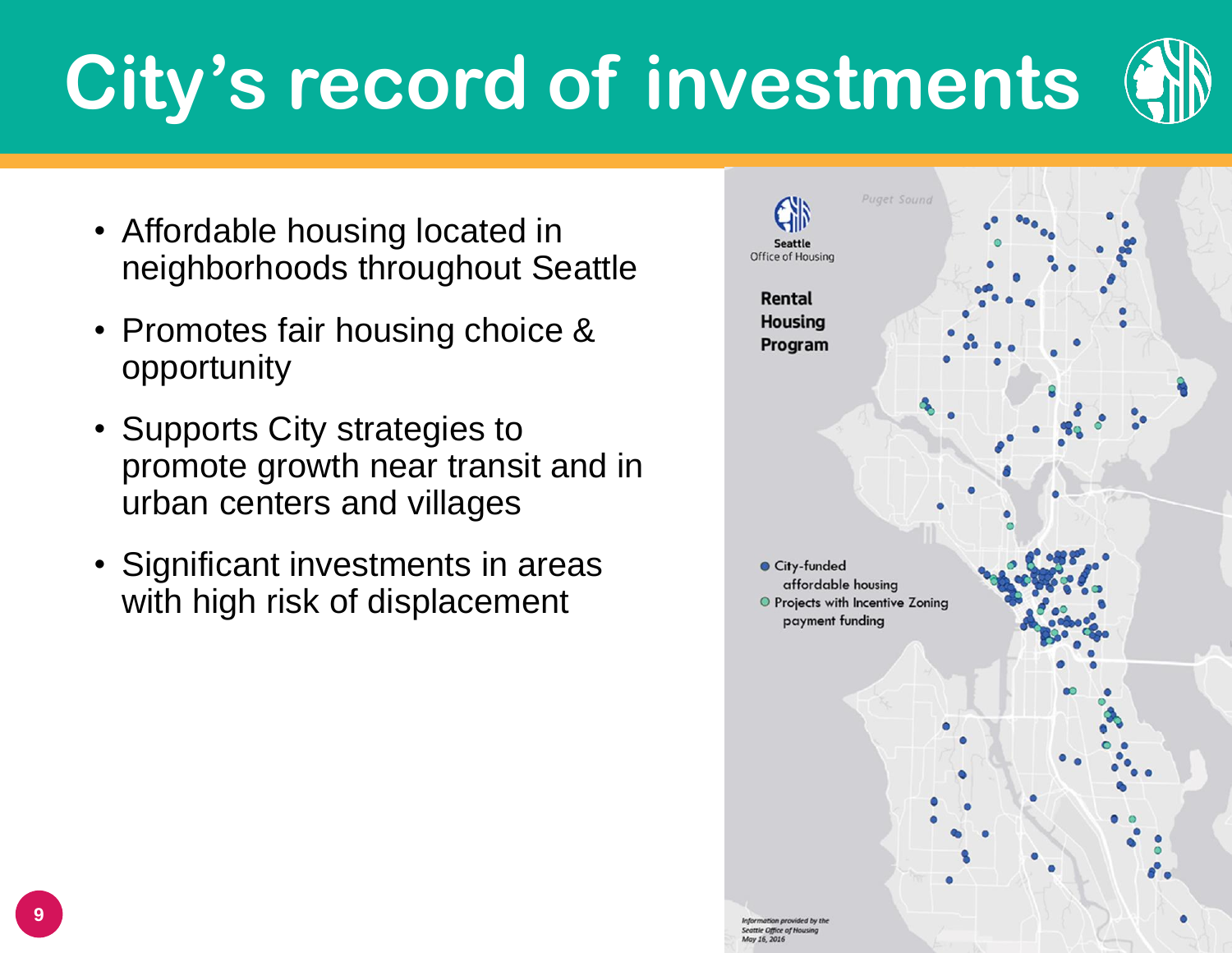## **Production outcomes from investment of IZ payments**



### **Past production from payments under Incentive Zoning**

- \$70.26 million committed to affordable housing
- **Rental:** \$68.05 million invested in 32 projects with 2,316 affordable units
	- ‒ This investment created 948 affordable rental units that would otherwise not have been built (estimated based on 4% LIHTC projects)
	- ‒ Among 4% LIHTC projects, City funds were leveraged 3:1
- **Ownership:** \$2.21 million invested in 41 homes

### **Future modeling assumptions for MHA**

- Total development cost of \$265,000 per unit
- City funds leveraged 2.25:1 (4% LIHTC and tax exempt bonds)
- Approximately \$80,000 in City funds per 60% AMI unit
- No other City or public funds

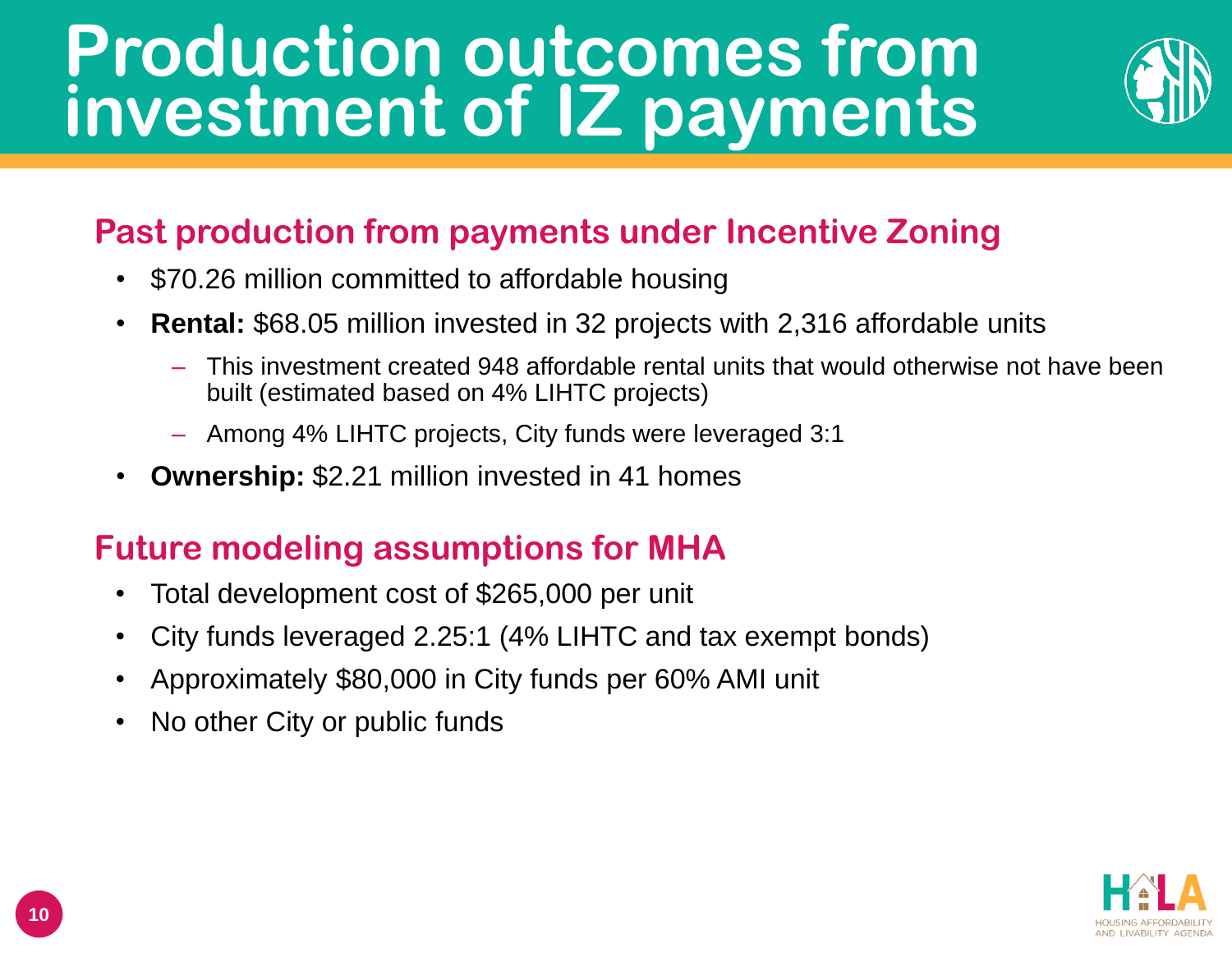## **Equity outcomes from City investments**



- Mitigate displacement and stimulate economic development
- Create partnerships with communitybased organizations
- Preserve at-risk housing
- Provide family housing and resident service programs
- Serve a diversity of incomes





#### **Holiday Apartments (30 units)** *Capitol Hill Housing*

- Preservation of low-cost housing
- Next to Capitol Hill light rail station

#### **Compass on Dexter (74 units)**

*Compass Housing Alliance*

- 56% are 2- and 3-bedroom units for families with children
- On-site children's center and play area
- 36 formerly homeless families



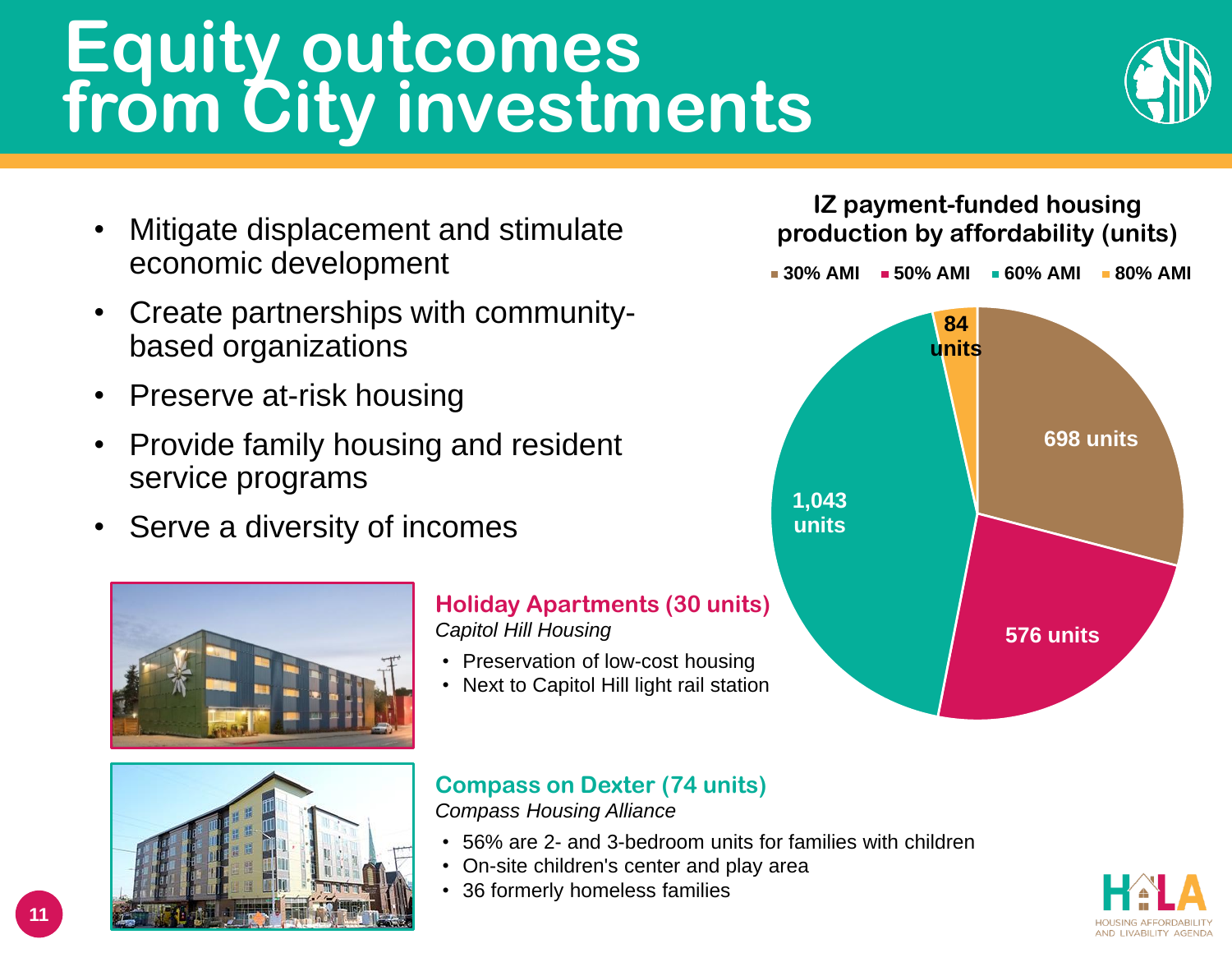## **MHA location criteria**



#### **Consider whether the housing advances the following factors:**

- Affirmatively furthering fair housing choice;
- Locating within an urban center or urban village;
- Locating in proximity to frequent bus service or current or planned light rail or streetcar stops; and
- Furthering City policies to promote economic opportunity and community development and address the needs of communities vulnerable to displacement.



#### **Arbora Court (133 units)** *Bellwether Housing*

- 
- 40% 2- and 3-bedroom family units
- 40 units for formerly homeless families
- Low-income individuals and families



#### **Plaza Roberto Maestas (112 units)**

*El Centro de la Raza*

- Public plaza, child development center, and multicultural community center
- 80% are 2- and 3-bedroom family units
- Next to Beacon Hill Station



#### **Mt. Baker Lofts (57 units)** *ArtSpace*

- Mixed-use projects for artists and families
- Next to Mt. Baker Light Rail Station
- Affordable childcare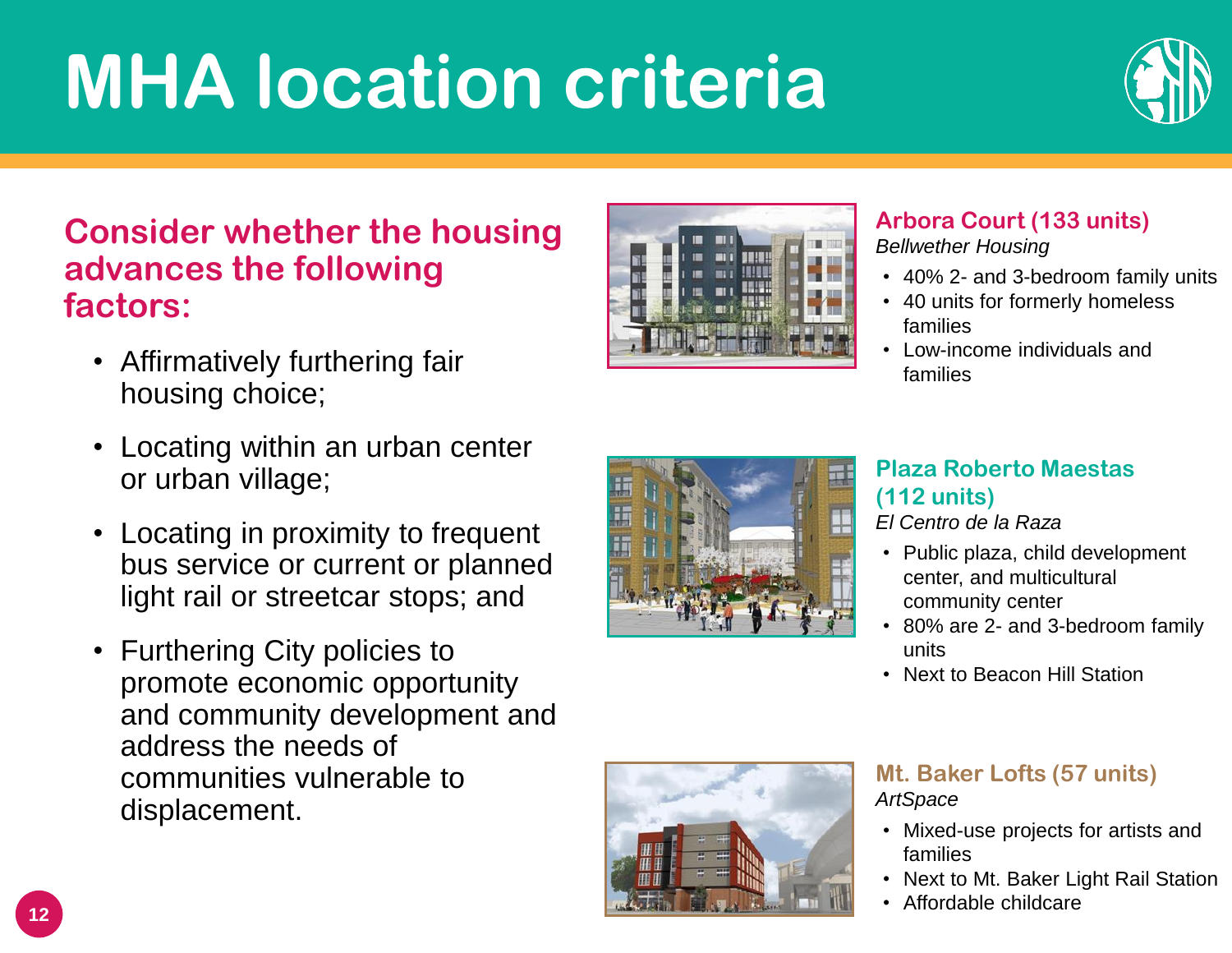## **MHA areas by cost**





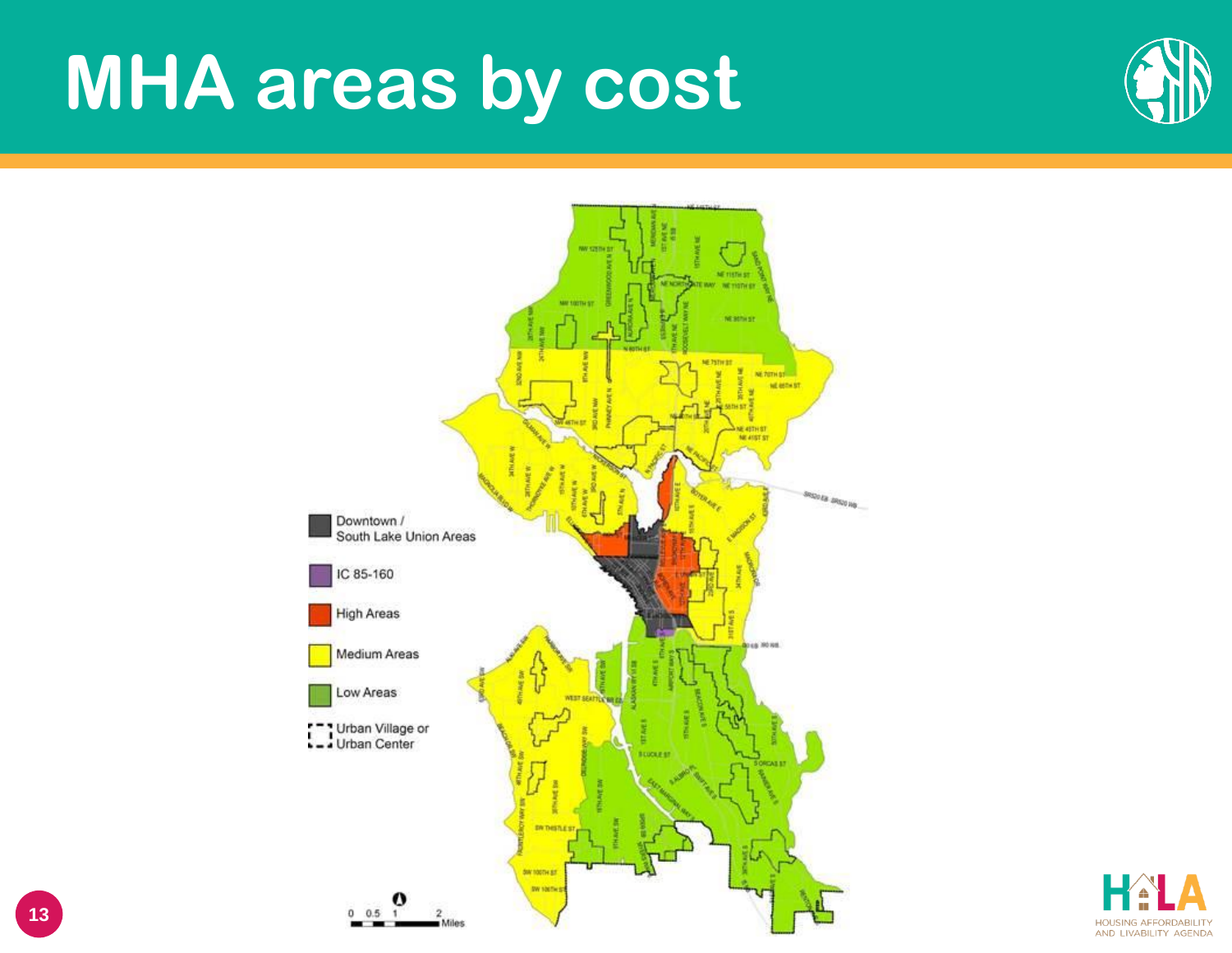# **Downtown/South Lake Union**

- Many zones currently have IZ requirements and some will continue to provide non-housing benefits for extra floor area
- Additional capacity is generally high-cost construction (steel and concrete, elevators, enhanced seismic requirements)
- Value of additional capacity is generally greater for commercial than residential development
- MHA requirements would vary by zone and are generally based on the following:
	- $-$  If development maximizes additional capacity, payment  $=$ current IZ payment plus additional amount for new capacity
	- ‒ Requirement spread over total development on per-squarefoot basis



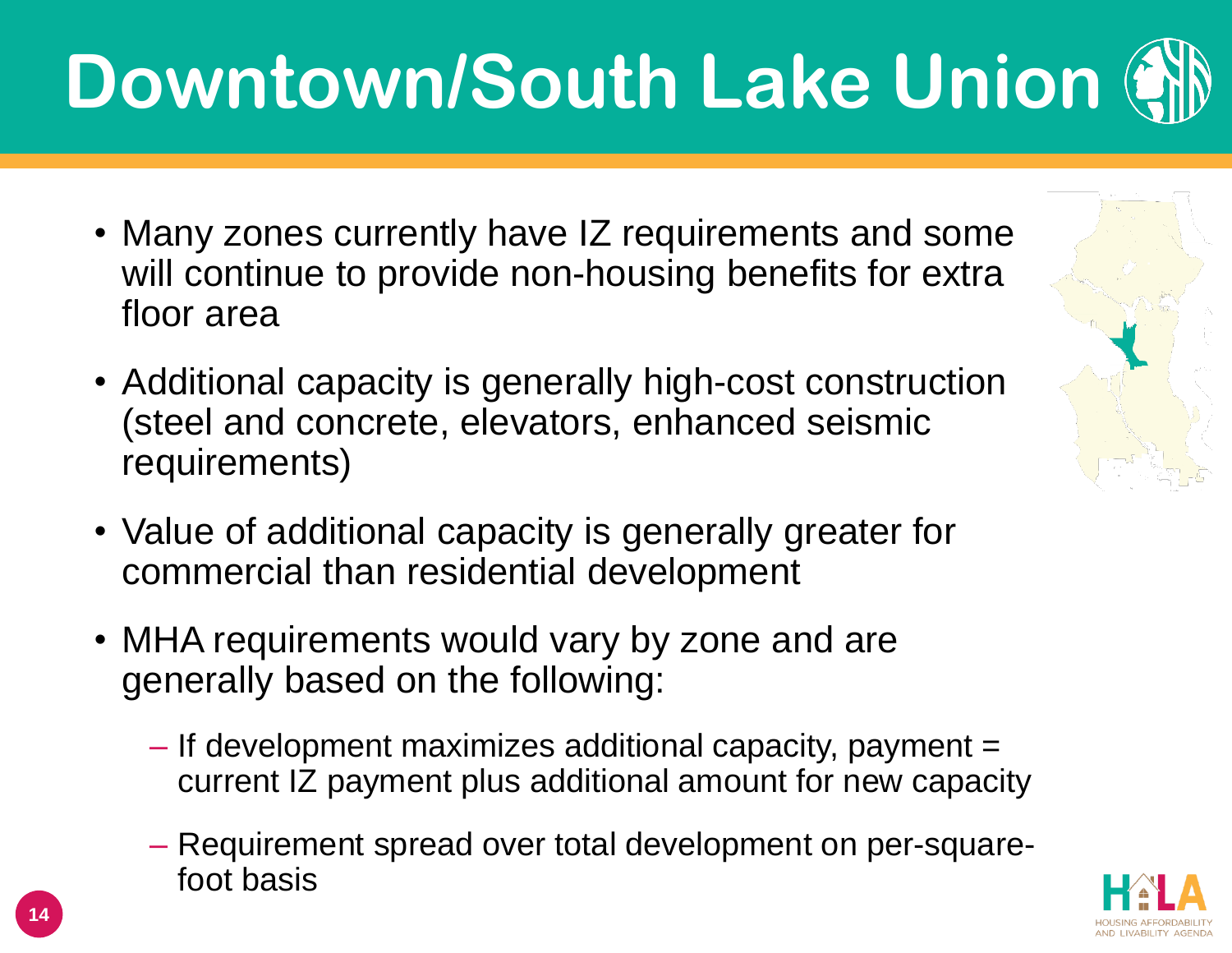## **Outside Downtown/SLU**

- Additional capacity is generally lower-cost construction (wood-frame) and a larger percentage of the building
- Value of additional capacity is greater for residential than commercial
- Requirements vary by area:

|                                                                           |         | │Low-cost area │ Medium-cost area │ High-cost area |         |  |
|---------------------------------------------------------------------------|---------|----------------------------------------------------|---------|--|
| <b>Residential</b> *                                                      | $5.0\%$ | $6.0\%$                                            | $7.0\%$ |  |
| <b>Commercial</b>                                                         | \$5     | $\$7$                                              | \$8     |  |
| * Lower residential amounts to be considered for some zones if additional |         |                                                    |         |  |

\* Lower residential amounts to be considered for some zones if additional capacity triggers higher-cost construction (e.g., 85' height limits)





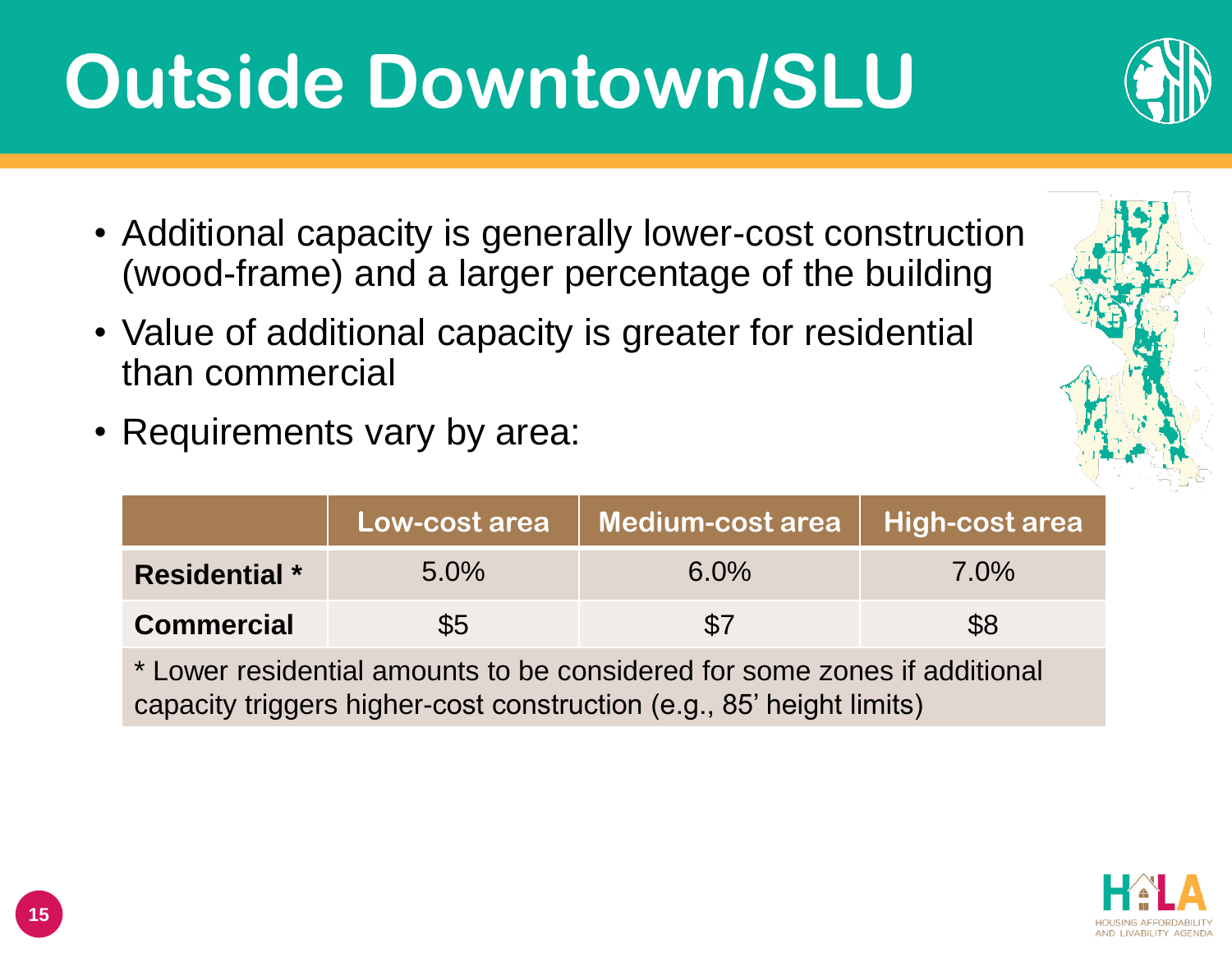

## **Downtown and South Lake Union**

Requirements vary by zone:

|                                       | <b>Payment Option</b> | <b>Performance Option</b>    | <b>Units</b> |  |
|---------------------------------------|-----------------------|------------------------------|--------------|--|
| <b>Residential</b>                    | $$7.25 - $12.88$ *    | $2.8\% - 5.0\%$ <sup>*</sup> | 700          |  |
| <b>Commercial</b>                     | $$8.00 - $17.50$      | $5.0\% - 10.6\%$             | 1,600        |  |
| * except in DMC 160: $$5.50$ and 2.1% |                       |                              |              |  |

## **Other areas**

**To be finalized in 2017 based on community engagement process.**

Requirements vary by area:

|                   |              | Low-cost area Medium-cost area High-cost area Units |                          |       |
|-------------------|--------------|-----------------------------------------------------|--------------------------|-------|
| Residential*      | $$7-8/5.0\%$ | $$12-15/6.0\%$                                      | $$18-22/7.0\%$           | 3,100 |
| <b>Commercial</b> | $$5/5.0\%$   | $$7/5.0\%$                                          | $$8/5.0\%$ <sup>**</sup> | 800   |

\* Payment amounts finalized later based on updated market data

except in IC 85-160: \$10.00 or 6.1% per square foot of chargeable floor area

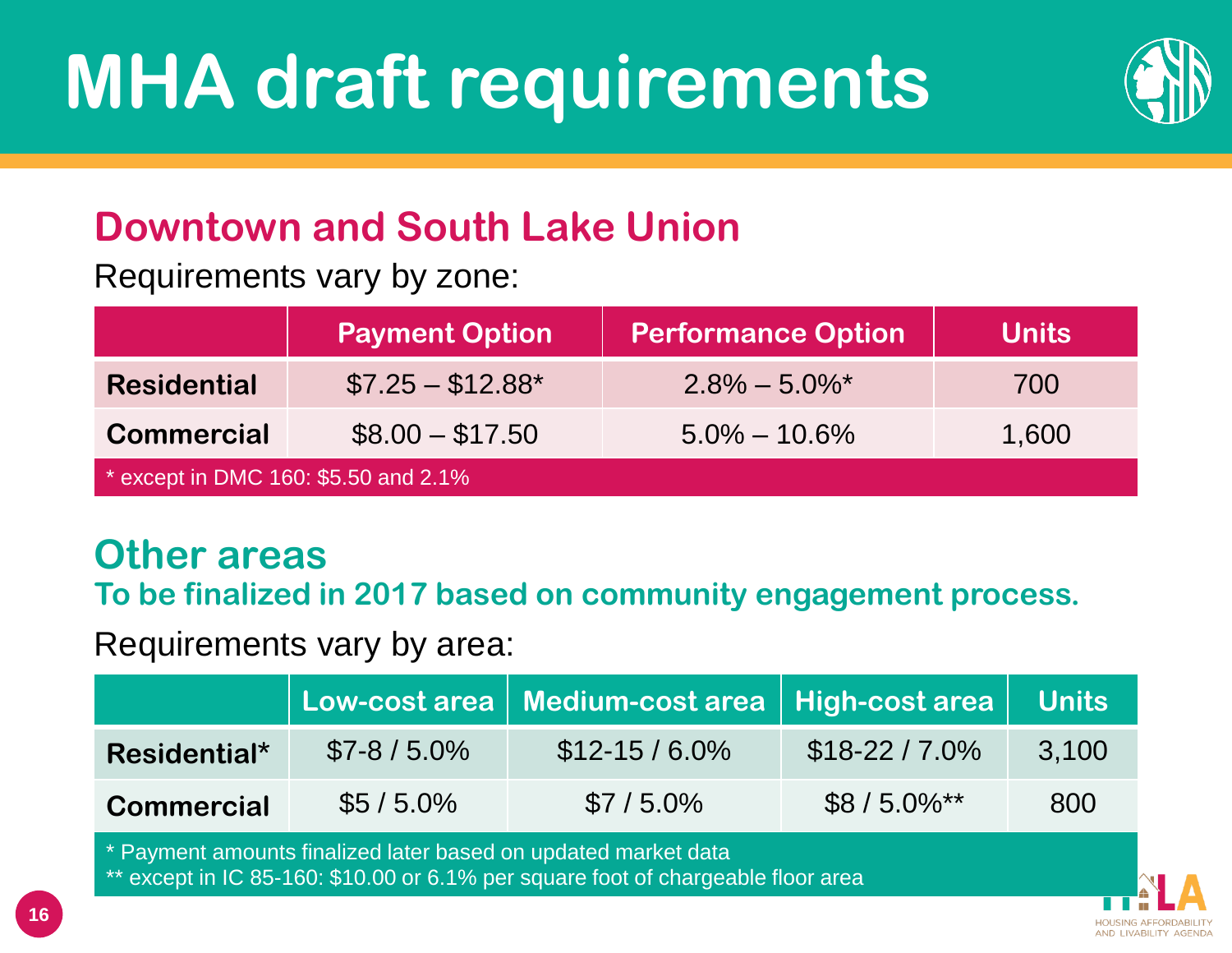## **MHA Payment and Performance Examples**



| <b>Project example</b>                                                                                                          | <b>Area</b>          | <b>Requirement</b>           | <b>Performance</b><br>outcome | <b>Payment</b><br>outcome |
|---------------------------------------------------------------------------------------------------------------------------------|----------------------|------------------------------|-------------------------------|---------------------------|
| <b>7-story apartment</b><br>building                                                                                            | High-cost<br>area    | 7% or \$18/sq ft             | 4.5 units                     | 11.2 units<br>(\$900,000) |
| • NC-75 zone<br>• 65 total housing units                                                                                        | Medium-<br>cost area | 6% or \$12/sq ft             | 3.9 units                     | 7.5 units<br>(\$600,000)  |
| • 50,000 gross residential<br>square feet                                                                                       | Low-cost<br>area     | 5% or \$17/sq ft             | 3.2 units                     | 4.4 units<br>(\$350,000)  |
| 44-story residential tower<br>• DMC 240/290-440 zone<br>• 630 total housing units<br>• 500,000 gross residential<br>square feet | Downtown             | $3.2\%$ or<br>$$8.25$ /sq ft | 20.3 units                    | 51.5 units<br>(\$4.1M)    |

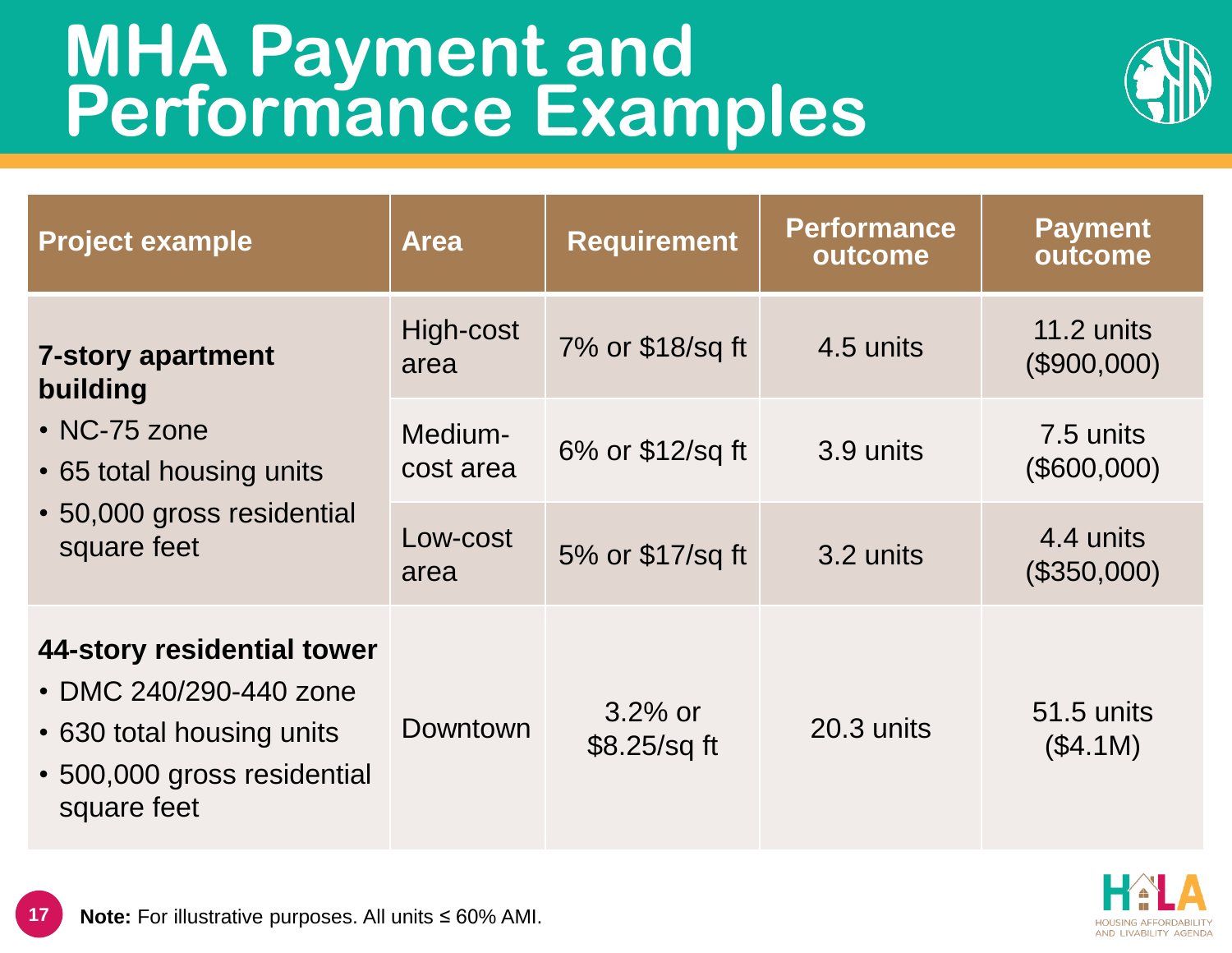## **Displacement analysis**



## **Downtown and South Lake Union**

- Analysis conducted as part of SEPA finds that MHA will reduce displacement overall because:
	- Additional capacity allows more development on fewer sites
	- ‒ MHA will not significantly change the likelihood that an individual parcel will redevelop
	- ‒ MHA will increase the amount of rent- and income-restricted housing available

### **Outside Downtown and South Lake Union**

• Analysis will be part of environmental impact statement (EIS) per Council recommendation

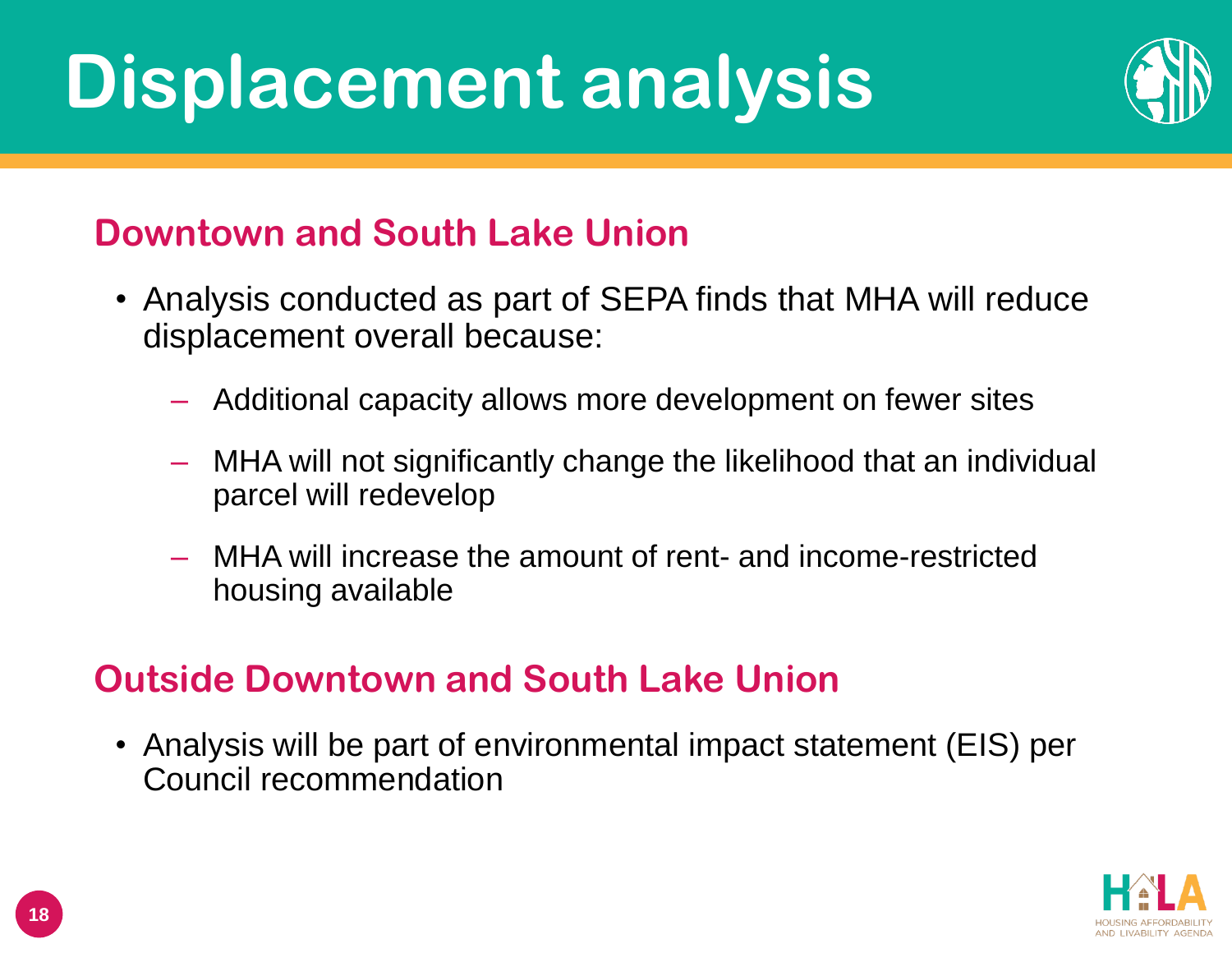## **Addressing displacement**

### **Some displacement will occur as Seattle continues to grow (with or without MHA)**

- **Economic displacement** due to rising housing costs resulting from a shortage of housing and growing demand
- **Direct displacement** due to demolition or rehabilitation

### **Seattle 2035 Growth & Equity Analysis**

- Identifies areas and populations at risk of displacement
- Identifies strategies for mitigating potential displacement

### **Anti-displacement strategies**

- Increasing supply of both market-rate and affordable housing
- Equitable Development Initiative
- Pursue Preservation Tax Exemption (PTE) proposal in 2017 legislative session
- Identify at risk properties or sites through analysis
- Consider targeted acquisition of priority buildings using current & future affordable housing resources